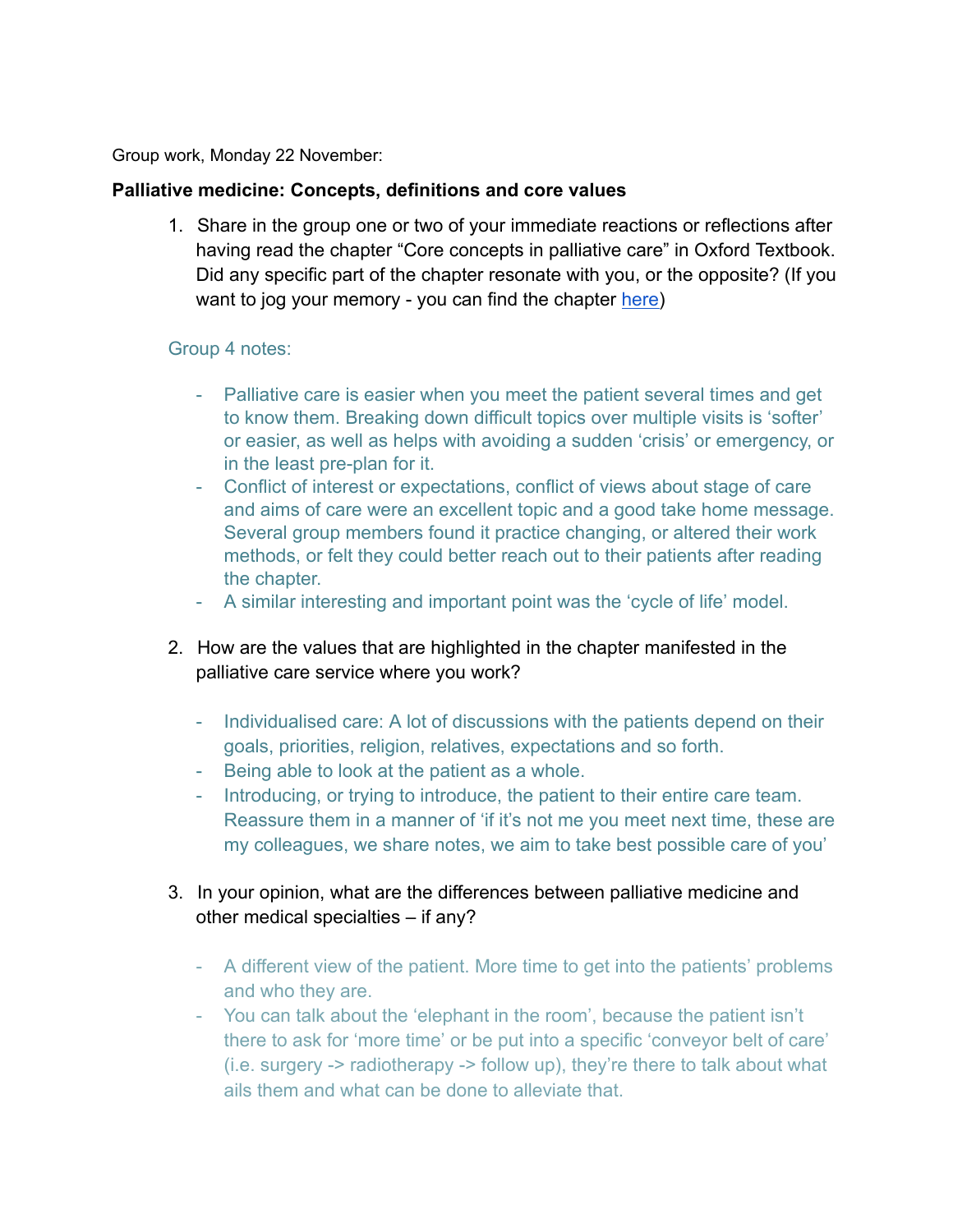- Can take the time to talk more about the treatment choices taken.
- Can consult and take into account several approaches. For example, for cancer symptoms, surgery versus radiotherapy.

# 4. What do you see as limitations for palliative care?

- Lack of screening for palliative care in other specialties; not every specialty knows to refer the patient forward for even basic palliative care.
- Resources; 'for the right patient, at the right time'.
- Local practices and sharing work load; i.e. it's not possible for the same person to work both in university and municipal hospital level. Or for example you might have different patient information systems, or privatised home ward, making communication and multidisciplinary planning difficult.
- There's a limit to skills and workload one person can handle, it would help to have multidisciplinary palliative care wards or clinics, or better communication.
- 5. Why did you choose to work in palliative care? This is mostly a question for self-reflection, but you may share your thoughts in the group if you want to.
	- Not for the money, at least :  $\frac{3}{5}$  of the group gets no salary benefit for being a specialist.
	- Learned about palliative medicine through a rotation, got interested.
	- Complex, depthful topics and multidisciplinary approach, 'seeing the patient as a whole', comprehensive care.
	- 'Being a physician is not about just following a protocol', 'we do the opposite of just offering a package'.
	- Touching difficult issues and tackling them as a multidisciplinary team feels very rewarding and very deeply rooted in the core ethics of being a physician.

# 6. What do you hope to get from the Nordic course?

- More knowledge.
- More perspectives, see how things go in other countries.
- Networking! Facebook groups or other ways to stay in touch.
- Better science learning a scientific method and doing research about palliative care.
- Refreshing academic English :)
- Refreshing academic Swedish :)=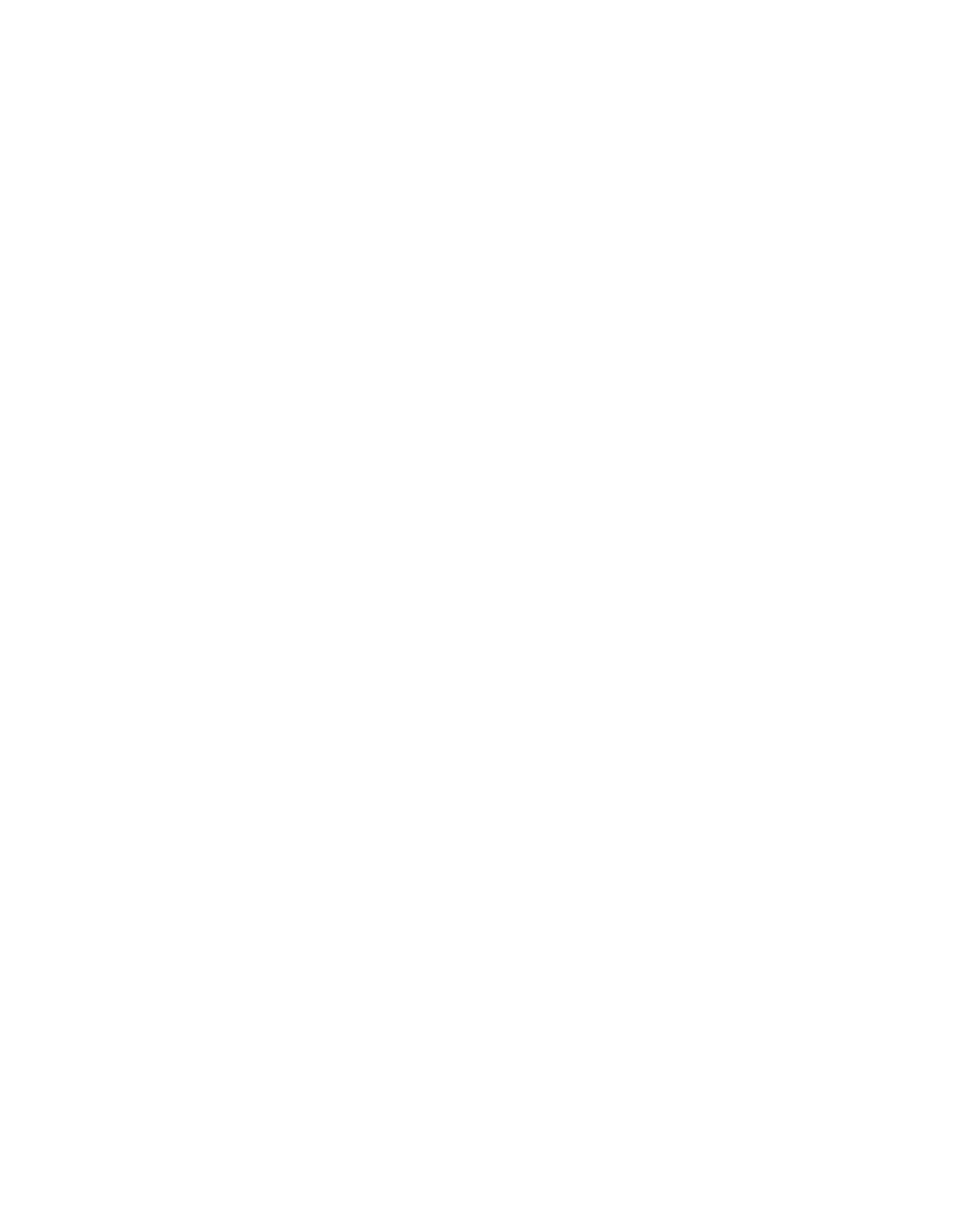## **Monday afternoon, 22 November**

Please discuss these scenarios, define one or more relevant research questions, and suggest one or more approaches for a course project to answer the question(s).

1. Two years ago, ESAS was implemented in three advanced home care units in a Swedish county. At present, only one of the units is still using the tool. The responsible physician is eager to know why implementation was successful in one unit and not the others, and how she should go about to have the tool implemented in the other two locations.

- Qualitative study: 'What happened?' 'Why was the implementation successful?' 'How was the implementation done?', 'What are your experiences with the ESAS questionnaire?'. Interviewer would probably be the doctor interested in this.
- You could attempt a quantitative study; for example run EORTC-QLQ 30 or a QoL / symptom control measure for the units and compare the results, for example 'Quality of Life' or 'Sympton management' as endpoints.
- One could run a literature research on the benefits and hindrances of implementing ESAS, to try to then find ways to make the results applicable in the Swedish county.

2. One of your colleagues works in a palliative care team in a hospital in a rural area. One day he experiences a difficult situation treating a terminally ill patient with an ICD (implantable cardioverter-defibrillator). No plans had been made for deactivation of the ICD. Your colleague wants his hospital to be better prepared for the next dying patient having an ICD. He thinks this will be a nice project for the Nordic course. How should he go about it?

- Are there routines or protocols already in place in the county? Can the ICD be deactivated in the rural hospital or does it require cardiological consultation in an university hospital.
- Is there routine screening for ICD from patients?
- Thus, either an audit or a literature / patient file review; 'Do we identify patients with ICD and do we routinely make a plan?'
- Can't I just buy a magnet from Clas Ohlson? :)

3. An oncologist with a special interest in palliative care has been admitted to the Nordic course. She has the clear impression that while physical and psychological symptoms are reasonably well addressed in her department, the patients do not receive adequate spiritual care. Suggest a course project to address this assumption.

- Audit for unmet patients needs, targeting specifically spiritual care. 'Do we ask and document any spiritual issues?'